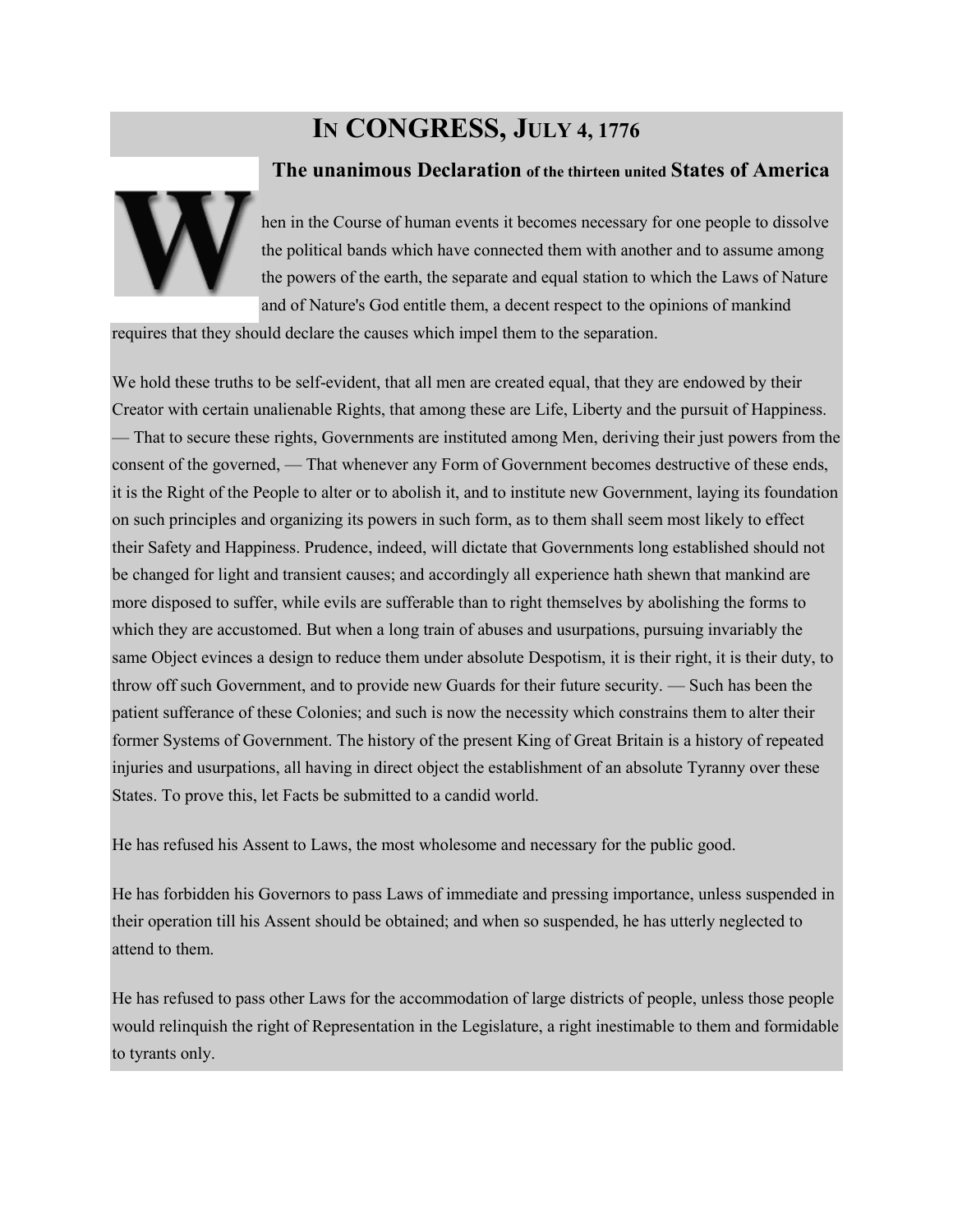He has called together legislative bodies at places unusual, uncomfortable, and distant from the depository of their Public Records, for the sole purpose of fatiguing them into compliance with his measures.

He has dissolved Representative Houses repeatedly, for opposing with manly firmness his invasions on the rights of the people.

He has refused for a long time, after such dissolutions, to cause others to be elected, whereby the Legislative Powers, incapable of Annihilation, have returned to the People at large for their exercise; the State remaining in the mean time exposed to all the dangers of invasion from without, and convulsions within.

He has endeavoured to prevent the population of these States; for that purpose obstructing the Laws for Naturalization of Foreigners; refusing to pass others to encourage their migrations hither, and raising the conditions of new Appropriations of Lands.

He has obstructed the Administration of Justice by refusing his Assent to Laws for establishing Judiciary Powers.

He has made Judges dependent on his Will alone for the tenure of their offices, and the amount and payment of their salaries.

He has erected a multitude of New Offices, and sent hither swarms of Officers to harass our people and eat out their substance.

He has kept among us, in times of peace, Standing Armies without the Consent of our legislatures.

He has affected to render the Military independent of and superior to the Civil Power.

He has combined with others to subject us to a jurisdiction foreign to our constitution, and unacknowledged by our laws; giving his Assent to their Acts of pretended Legislation:

For quartering large bodies of armed troops among us:

For protecting them, by a mock Trial from punishment for any Murders which they should commit on the Inhabitants of these States:

For cutting off our Trade with all parts of the world:

For imposing Taxes on us without our Consent: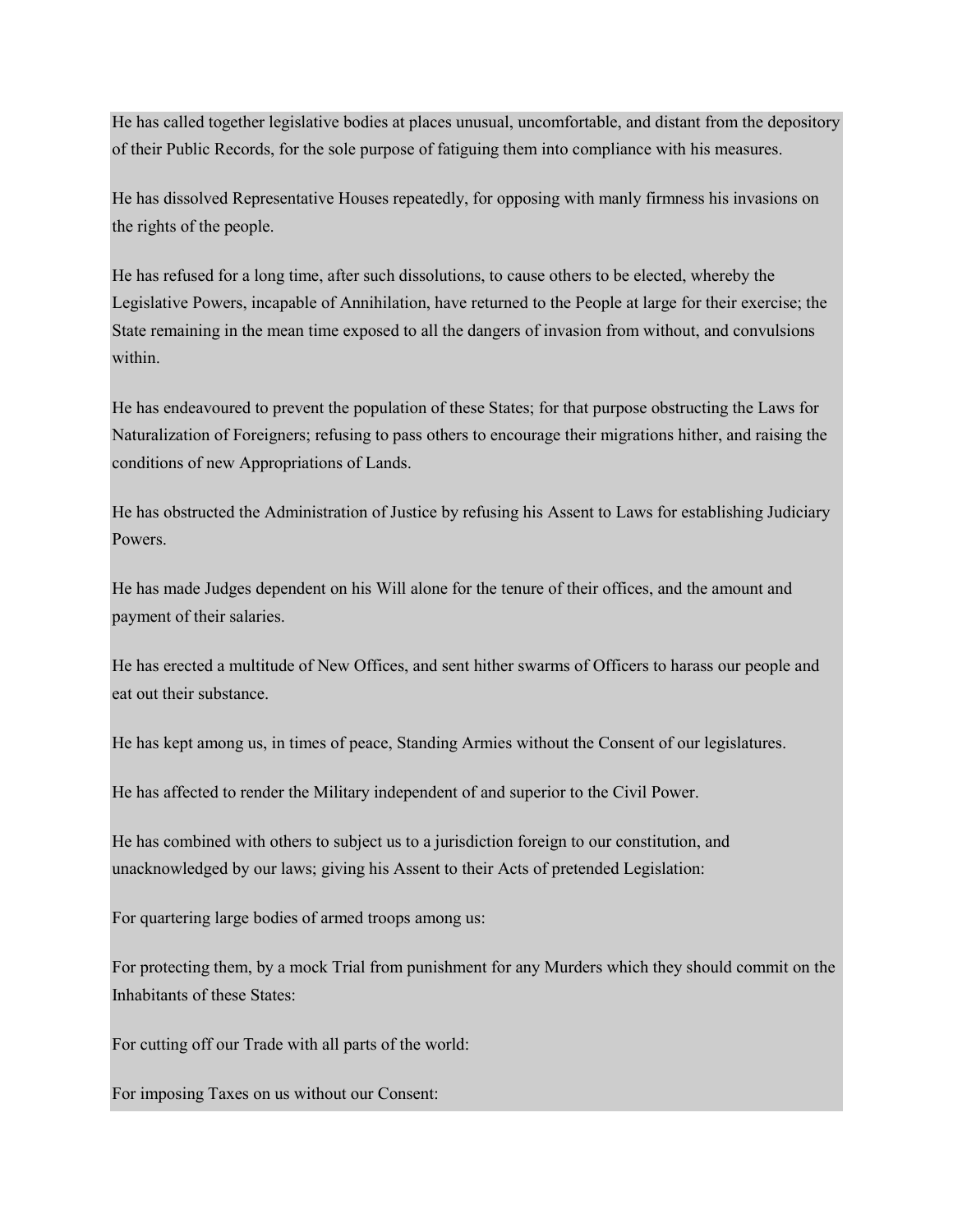## For depriving us in many cases, of the benefit of Trial by Jury:

For transporting us beyond Seas to be tried for pretended offences:

For abolishing the free System of English Laws in a neighbouring Province, establishing therein an Arbitrary government, and enlarging its Boundaries so as to render it at once an example and fit instrument for introducing the same absolute rule into these Colonies

For taking away our Charters, abolishing our most valuable Laws and altering fundamentally the Forms of our Governments:

For suspending our own Legislatures, and declaring themselves invested with power to legislate for us in all cases whatsoever.

He has abdicated Government here, by declaring us out of his Protection and waging War against us.

He has plundered our seas, ravaged our coasts, burnt our towns, and destroyed the lives of our people.

He is at this time transporting large Armies of foreign Mercenaries to compleat the works of death, desolation, and tyranny, already begun with circumstances of Cruelty & Perfidy scarcely paralleled in the most barbarous ages, and totally unworthy the Head of a civilized nation.

He has constrained our fellow Citizens taken Captive on the high Seas to bear Arms against their Country, to become the executioners of their friends and Brethren, or to fall themselves by their Hands.

He has excited domestic insurrections amongst us, and has endeavoured to bring on the inhabitants of our frontiers, the merciless Indian Savages whose known rule of warfare, is an undistinguished destruction of all ages, sexes and conditions.

In every stage of these Oppressions We have Petitioned for Redress in the most humble terms: Our repeated Petitions have been answered only by repeated injury. A Prince, whose character is thus marked by every act which may define a Tyrant, is unfit to be the ruler of a free people.

Nor have We been wanting in attentions to our British brethren. We have warned them from time to time of attempts by their legislature to extend an unwarrantable jurisdiction over us. We have reminded them of the circumstances of our emigration and settlement here. We have appealed to their native justice and magnanimity, and we have conjured them by the ties of our common kindred to disavow these usurpations, which would inevitably interrupt our connections and correspondence. They too have been deaf to the voice of justice and of consanguinity. We must, therefore, acquiesce in the necessity, which